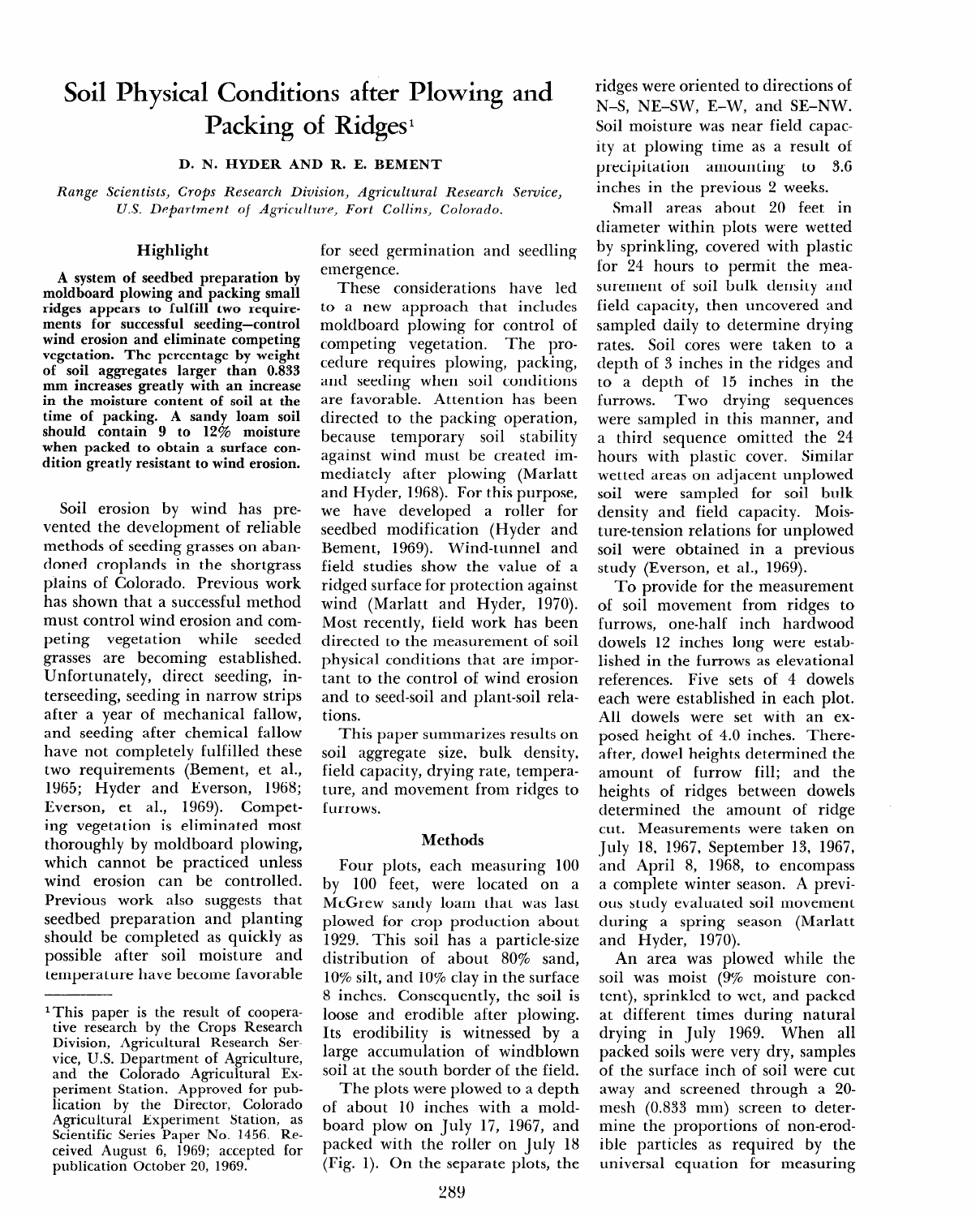

FIG. 1. A ridged seedbed prepared by plowing and packing.

search Service, 1961). moisture percentages at field capac-

with a mercury thermometer. Rec- plastic for 24 hours after wetting) ords of precipitation and wind were about 2% greater (significant movement were summarized as ero- at .Ol) to a depth of 9 inches in the sive forces. The same state of packed soil than in un-

### **Results**

3 inches of soil after plowing and content, which amounted to 0.4 packing was 1.25  $gm/cm^3$  in the inch in 15 inches of soil. ridges and 1.45  $\text{gm/cm}^3$  in the furrows (Table 1). Bulk densities by Drying Rate 3-inch segments to a depth of 15 In the first 2 drying sequences inches in the furrows were not the soil was covered with plastic significantly different from those for 24 hours after wetting (Fig. 2).

wind erosion (Agricultural Re- of unplowed soil. However, the Soil temperatures were measured ity (that is, when covered with plowed, unpacked soil. Small differences in the clay content of the **Soil Bulk Density and Field Capacity** plowed and unplowed areas could The bulk density of the surface account for the difference in water

The moisture percentage (13.3%) of 3 inches of soil in the furrows after 24 hours of drainage under plastic was not significantly different from that obtained for unplowed soil at a moisture tension of **X0** atmosphere. Consequently, the moisture percentages at tensions of  $\frac{1}{10}$ ,  $\frac{1}{3}$ , and 15 atmospheres are shown in Figure 2 as approximate moisture tension levels for the soil cores taken in the furrows. In each drying sequence the soil dried more quickly in the ridges than in the furrows. The average moisture content of the surface 3 inches of soil in the furrows continued at a level that was satisfactory for seed germination for about 10 days; however, at a seeding depth of  $\frac{1}{2}$  to 1 inch the moisture supply must have become critical at an earlier time.

In the second drying sequence the plastic was removed at 11 **AM**  on day 1, when the moisture percentages of the surface 3 inches of soil were 9.6 and 13.3 in the ridges and furrows, respectively. Three hours later, at 2 **PM,** the moisture percentages were 8.9 and 10.4, respectively.

After we had applied 2 inches of water on August 21, 1967, the soil below the furrows was sampled for water content and drying rates to a depth of 15 inches. The soil contained 3.4 inches of water immediately after wetting (Table 2). One day later the soil contained 2.9 inches-a loss of 0.5 inch of

**Table I. Soil bulk density (gm/cms) and field capacitya (%) of McGrew sandy loam-mean of 15 determinations and standard deviation of the mean.** 

|                         | Location          |                                                               | Soil depth (inches)                        |                                             |                                            |                                        |                                        |     |
|-------------------------|-------------------|---------------------------------------------------------------|--------------------------------------------|---------------------------------------------|--------------------------------------------|----------------------------------------|----------------------------------------|-----|
| Soil<br>treatment       | on soil<br>relief | Soil characteristic                                           | $0 - 3$                                    | $3 - 6$                                     | $6 - 9$                                    | $9 - 12$                               | $12 - 15$                              | Sum |
| None                    | Random            | Bulk density, wet<br>Field capacity<br>Water content (inches) | $1.43 \pm .01$<br>$11.3 \pm .5$<br>.48     | $1.52 \pm .01$<br>$10.9 \pm .3$<br>.50      | $1.59 \pm .01$<br>$10.8 \pm .4$<br>-51     | $1.58 \pm .01$<br>$10.6 \pm .4$<br>.50 | $1.57 \pm .02$<br>$10.4 \pm .5$<br>.49 | 2.5 |
| Plowed<br>and<br>packed | Furrow            | Bulk density, wet<br>Field capacity<br>Water content (inches) | $1.45 \pm .02$<br>$13.3 \pm .3$<br>$.58**$ | $1.52 \pm .03$<br>$13.4 \pm .3$<br>$.61***$ | $1.58 \pm .01$<br>$12.7 \pm .2$<br>$.60**$ | $1.61 \pm .02$<br>$11.7 \pm .4$<br>.57 | $1.63 \pm .02$<br>$10.5 \pm .5$<br>.51 | 2.9 |
|                         | Ridge             | Bulk density, wet<br>Field capacity<br>Water content (inches) | $1.25 \pm .04$<br>$9.6 \pm .4$<br>$.36**$  |                                             |                                            |                                        |                                        |     |

**B** Bulk density and moisture content at field capacity were determined for Z-inch included 24 hours after were determined and  $\frac{1}{2}$  hours after were determined 24 hours after wetting and and and and and and and and an *course* with the solution covering the soil with plastic.<br>\*\* Value is different from that of non-plowed soil at 99% probability.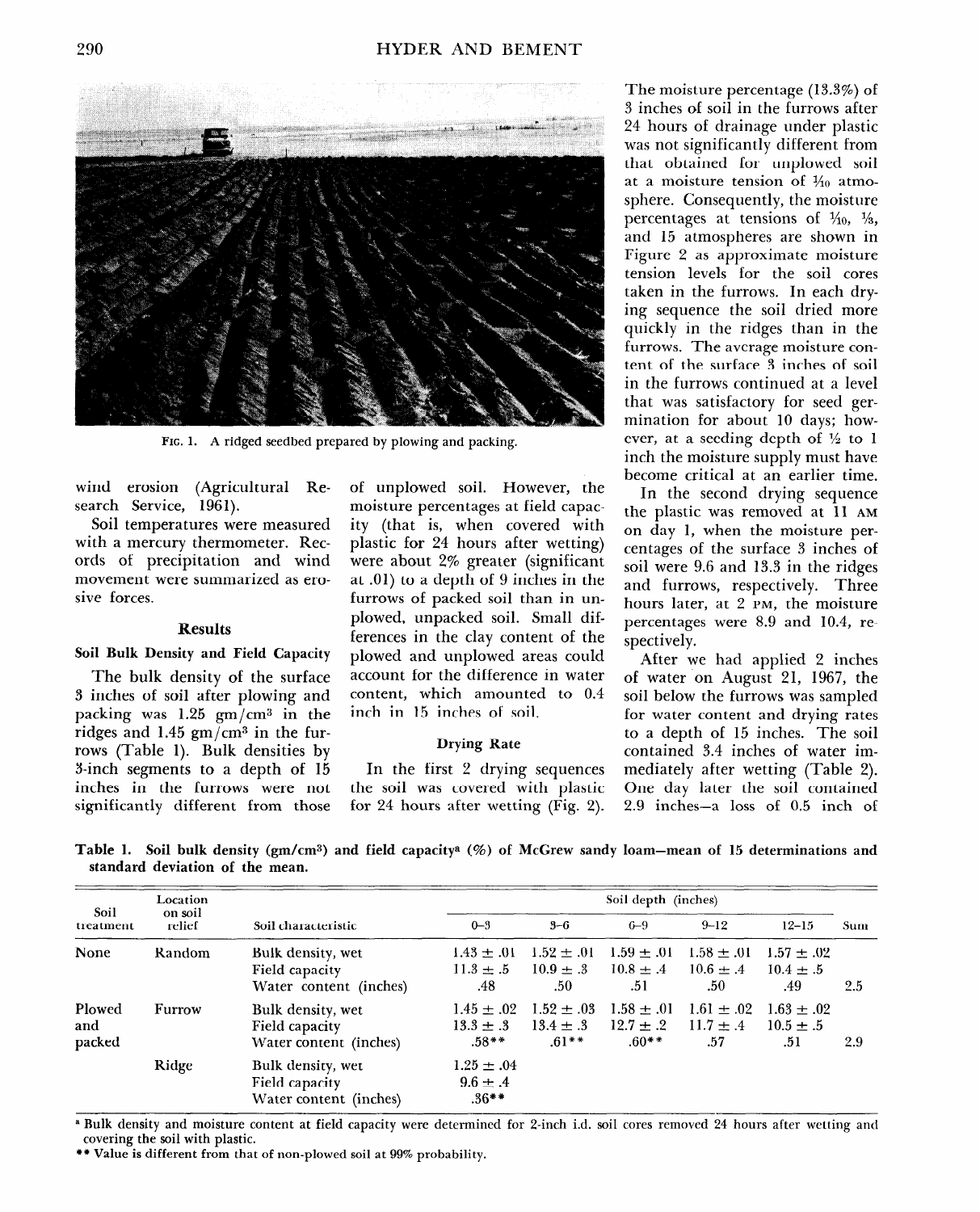

**FIG. 2. Moisture loss from the surface 3 inches of soil after wetting by sprinkler. The surface was covered with plastic for 24 hours after sprinkling to allow the attainment of field capacity, which was 13.3% in the furrows and 9.6% in the ridges.** 

**water.** All of this loss appeared in the surface 6 inches of soil. In addition, a small amount moved downward to increase the water content at a depth of 12-15 inches. On subsequent days the losses from 15 inches of soil continued at a diminishing rate. Since the water contents at depths of O-3 and 12-15 inches were less than those at intermediate depths, it appears that the losses were due to water movement downward as well as upward. All water movement after the second day presumably was by unsaturated flow. Total water loss from 15

**Table 2. Water content (inches) in and loss from 15 inches of bare soil taken in the furrows after applying**  ranch in the furtows after applying **AUGUST 21, 1968.** 

| Soil                              | Days after wetting |     |               |         |               |           |  |  |
|-----------------------------------|--------------------|-----|---------------|---------|---------------|-----------|--|--|
| depth<br>(inches)                 | 0                  | ı   | 2             | 3       | 6             | 7         |  |  |
| $_{0-3}$                          | .8                 | .5  | $\mathcal{A}$ | $\cdot$ | $\mathcal{A}$ | $\cdot$   |  |  |
| $3 - 6$                           | .8                 | .6  | .6            | .5      | .6            | .5        |  |  |
| $6 - 9$                           | .7                 | .7  | .6            | .5      | .5            | .5        |  |  |
| $9 - 12$                          | .7                 | .6  | .6            | .5      | .5            | .5        |  |  |
| $12 - 15$                         | $\overline{A}$     | .5  | $\cdot$ 4     | .5      | $\cdot$ 4     | $\cdot$ 4 |  |  |
| 3.4<br>Sum                        |                    | 2.9 | 2.6           | 2.4     | 2.4           | 2.3       |  |  |
| <b>Water</b> loss<br>(cumulative) | .5                 | .8  | .9            | 1.0     | 1.1           |           |  |  |

inches of soil amounted to nearly an inch in 3 days.

### Soil Temperature

Minimum soil temperatures were higher and maximum soil temperatures were lower in the furrows than in the ridges (Table 3). At a depth of 1 inch below the surface the diurnal range on warm, clear days was 28 F in the furrows and 38 in the ridges.

### **Soil Movement from Ridges to Furrows**

**The** ridges established in July 1967 had an average height of 3.1 inches, and the remaining ridge height in April 1968 was 1.2 inches  $(\text{m})$ .  $\text{m}$   $\text{m}$   $\text{m}$ .  $\text{m}$  $\frac{1}{2}$  radic 1). Ridge car (the reduction

fill by about 2 to 1. Total precipitation amounted to 5.3 inches, but there were no high-intensity rains.

In all the work to date there has been no evidence of soil movement away from treated plots until the ridges have been washed down by high-intensity precipitation. The ridges appear to be unaffected by wind, but in a previous study conducted in April, May, June, and July, 1967, 12 high-intensity rains (each exceeding 0.5 inch) eliminated the ridged relief (Marlatt and Hyder, 1970). Even in that trial, wind erosion was controlled long enough to prevent abrasion of grass seedlings by soil particles and permit grass establishment.

On the average, we have rain amounting to 0.5 inch or more on 6.7 days per year of which the rain amounts to 1 inch or more on 1.6 days and 2 inches or more on 0.1 day. Wind velocities exceed 5, 10, 15, and 20 mph for 234, 47, 8, and 1 days, respectively.

## **Size of Soil Aggregates**

The fractions of soil aggregates larger than 0.833 mm in diameter in the surface inch of soil were 94, **73,** 71, 51, and 41% by dry weight when packing was completed with soil moisture contents of 15.0, 9.6,  $9.4, 6.8,$  and  $1.0\%$ , respectively. The soil plowed but not packed contained 58% of soil aggregates larger than 0.833 mm in diameter in the surface inch. Thus, packing the McGrew sandy loam while moist created a hard, non-erodible surface, and packing the soil while dry broke the clods turned up by plow-

**Table 3. Minimum and maximum soil temperatures (OF), at depths of 1 and**  abit 3. **Millian and maximum** son temperatures (x

|                | Location<br>on relief | Depth 1 inch |         | Depth 6 inches |         | Air temperature <sup>a</sup> |         |
|----------------|-----------------------|--------------|---------|----------------|---------|------------------------------|---------|
| Date<br>(1967) |                       | Minim        | Maximum | Minimum        | Maximum | mun<br>Minim                 | Maximum |
| July 20        | Ridge                 |              | 104     |                | 88      | 50                           | 82      |
|                | Furrow                |              | 97      |                | 80      |                              |         |
| August 25      | Ridge                 | 59           | 97      | 64             | 80      | 57                           | 90      |
|                | Furrow                | 62           | 90      | 68             | 75      |                              |         |